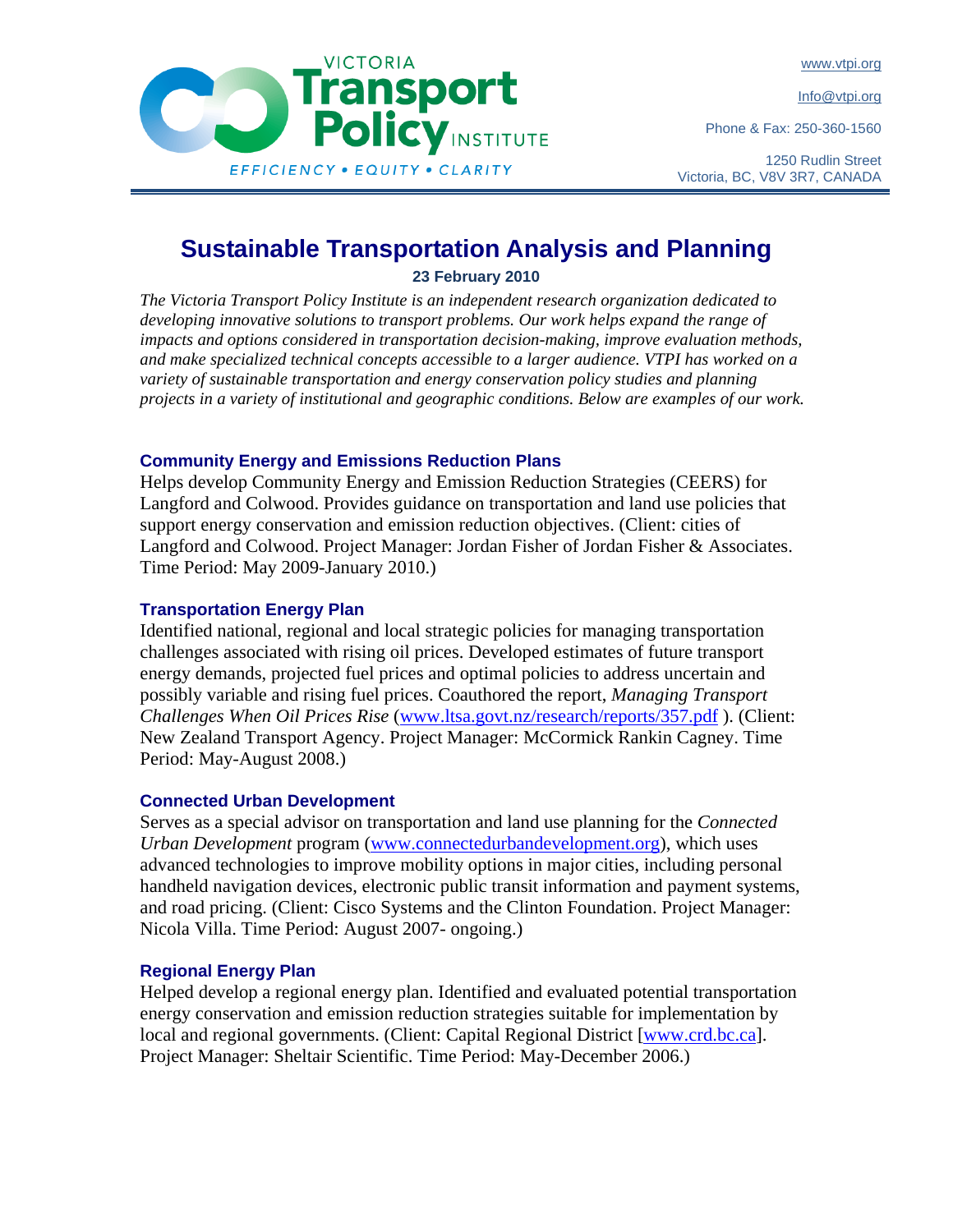#### **National Study on Car-Less and Special Needs Evacuation Planning**

Coauthoring a study and best practices guide on the evacuation of car-less and special needs people during major disasters. Includes research of previous disaster evacuations, stakeholder surveys and analysis of best practices. (Client: Federal Transit Administration. Project Manager: Professor John Renne. Time Period: January 2006- January 2010.)

# **Transportation Cost Study**

Coauthored a comprehensive study assessing the sustainability of Nova Scotia's transportation system using various indicators and cost categories. Provided recommendations for improving transport efficiency, affordability and sustainability. Published as *The GPI Transportation Accounts: Sustainable Transportation for Nova Scotia - Measuring Sustainable Development, Application Of The Genuine Progress Index To Nova Scotia*. (Client: GPI Atlantic, www.gpiatlantic.org. Project Manager: Ronald Colman. Time Period: January-December 2006.)

### **City Mobility Management Program Best Practices Review**

Helped develop mobility management policies and programs that encourage more efficient transportation and reduce per capita vehicle travel, in order to reduce local and regional transportation problems. (Client: City of Fort Collins, Colorado. With the Brendle Group. Time Period: January-May 2006.)

#### **Planning for Active Transportation and Health - Healthy Rural Roads Project**

Investigated transportation and land use policies and programs to support public health objectives in Humboldt County, California. This project included research to identify strategies for reducing traffic crash risk and increasing physical activity in semi-rural communities. Presented results at workshops for the general public and public officials. (Client: Redwood Community Action Agency [www.rcaa.org]. With Nelson Nygaard Consulting. Time Period: Oct.-Dec. 2005.)

#### **Healthy Community Planning Best Practices: Population Health and Urban Form**

Investigated how urban form affects community health, including physical activity and fitness, crash risk, pollution exposure, community cohesion, and mental health, and how to create healthier communities. Produced, *Promoting Public Health Through Smart Growth* (www.vtpi.org/sgbc\_health.pdf). (Client: Smart Growth BC [www.smartgrowth.bc.ca]. Time Period: June-Sept. 2005).

#### **Greenhouse Gas Emission Reduction Plan**

Provided guidance on transportation emission reduction strategies for the city of Vancouver's greenhouse gas emission reduction plan. Identified a variety of potential emission reduction strategies, predicted their potential emission reductions, and developed a framework for evaluating their full benefits and costs. (Prime contractor: Sheltair Scientific [www.sheltair.com], for City of Vancouver [www.vancouver.ca]. Time Period: September-December 2003).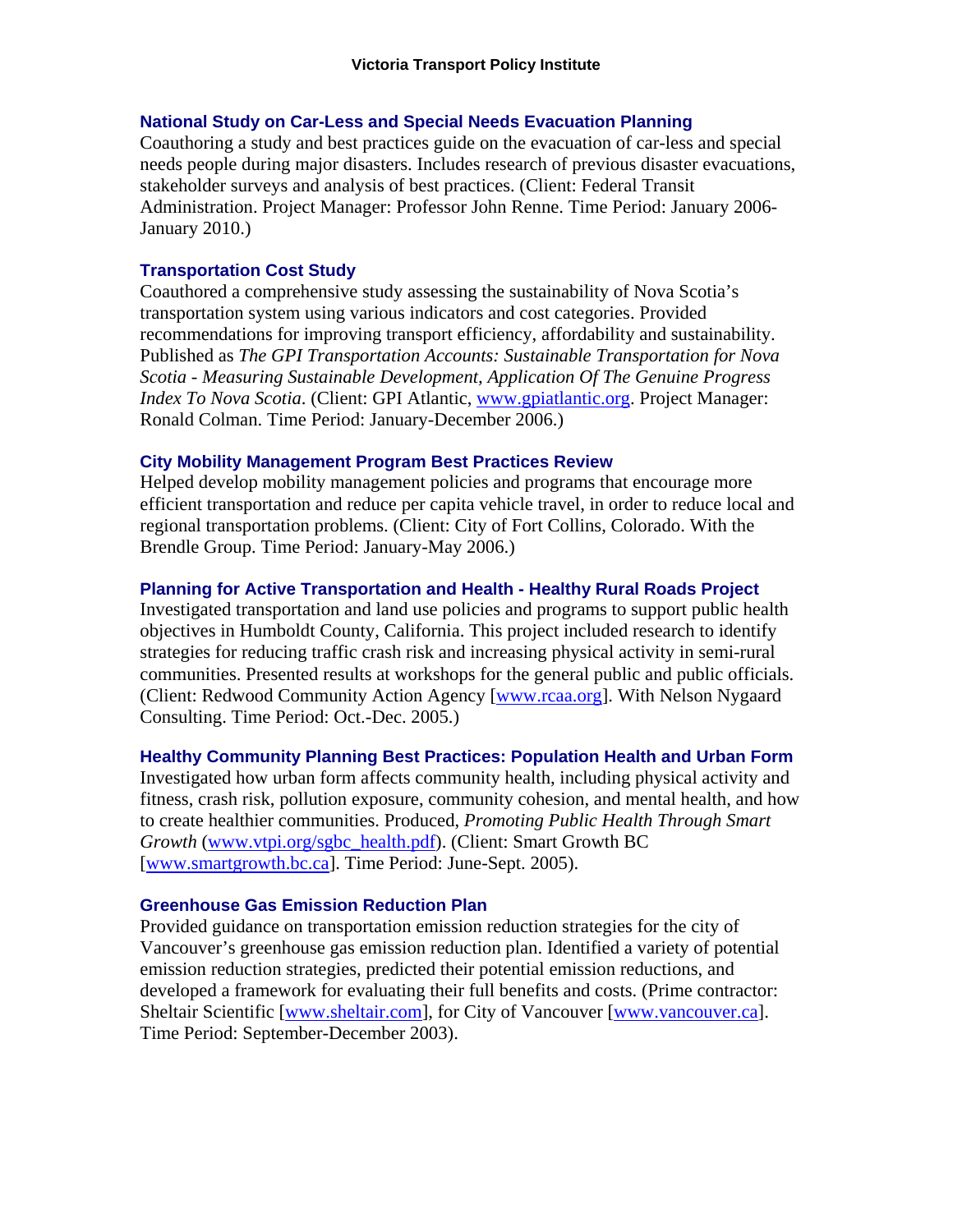#### **Kingston, Jamaica Area Sustainable Transportation And Land Use Plan**

Helped develop a sustainable transportation and land use strategic plan for the Kingston, Jamaica region. Included performing an extensive literature review of developing country sustainable transportation and land use strategies, reviewing current travel and land use conditions and policies in the Kingston region, consulting with stakeholders, and providing specific policy and planning recommendations. (ENACT Project Sustainable Development Plan, National Environment and Planning Agency [www.nepa.gov.jm] and Canadian International Development Agency [www.acdi-cida.gc.ca]. Time Period: July-August 2003).

# **Transportation and Social Exclusion Research**

Wrote and presented a paper titled *Social Inclusion As A Transport Planning Issue in Canada* (www.vtpi.org/soc\_ex.pdf), at a seminar at the University of Westminster in London, April 3-4, 2003 as part of a study to evaluate transport-related social exclusion issues in various countries. (Project Manager: Professor Karen Lucas, University of Westminster. Client: Federation Internationale de l'Automobile [www.fiafoundation.com]. Time Period: January – April 2003.)

#### **Evaluated Integrated Mobility Systems**

Helped to develop a model to predict the effects that an integrated, "smart card" electronic transit fare system can have on transit ridership and vehicle travel in the Toronto region. Involves developing an analysis framework, and research on the effects that user prices and convenience factors have on transit demand. (Client: Integrated Mobility Systems Consortium, Toronto. Time Period: September-December 2002)

#### **Wrote Mobility Management Information Resource**

Wrote "Mobility Management Measures" module (www.vtpi.org/gtz\_module.pdf.pdf) for the *Sustainable Transport Sourcebook for Developing Countries* (www.sutp.org), a comprehensive transportation planning and management information resource for use in developing country cities. (Client: GTZ [www.gtz.de]. Time Period: April-December 2002).

# **Demand Management Emission Reduction Strategy Evaluation**

Identified and evaluated potential transportation demand management strategies for reducing energy consumption and pollution emissions in the Vancouver region. Developed a model that predicts potential energy conservation and emission reduction benefits of each strategy. Discussed additional benefits (congestion reduction, safety, consumer savings, etc.), costs and barriers. (Client: Environment Canada. Time Period: February 2002 to April 2003.)

# **Evaluate Transportation Energy Conservation Options**

Helped identify and evaluate policy and operational programs to improve transportation sector energy efficiency, energy conservation and use of renewables suitable for implementation by the New Zealand Energy Efficiency and Conservation Authority. (Project Manager: Booz-Allen & Hamilton. Client: TransFund New Zealand. Time Period: November 2001 to March 2002.)